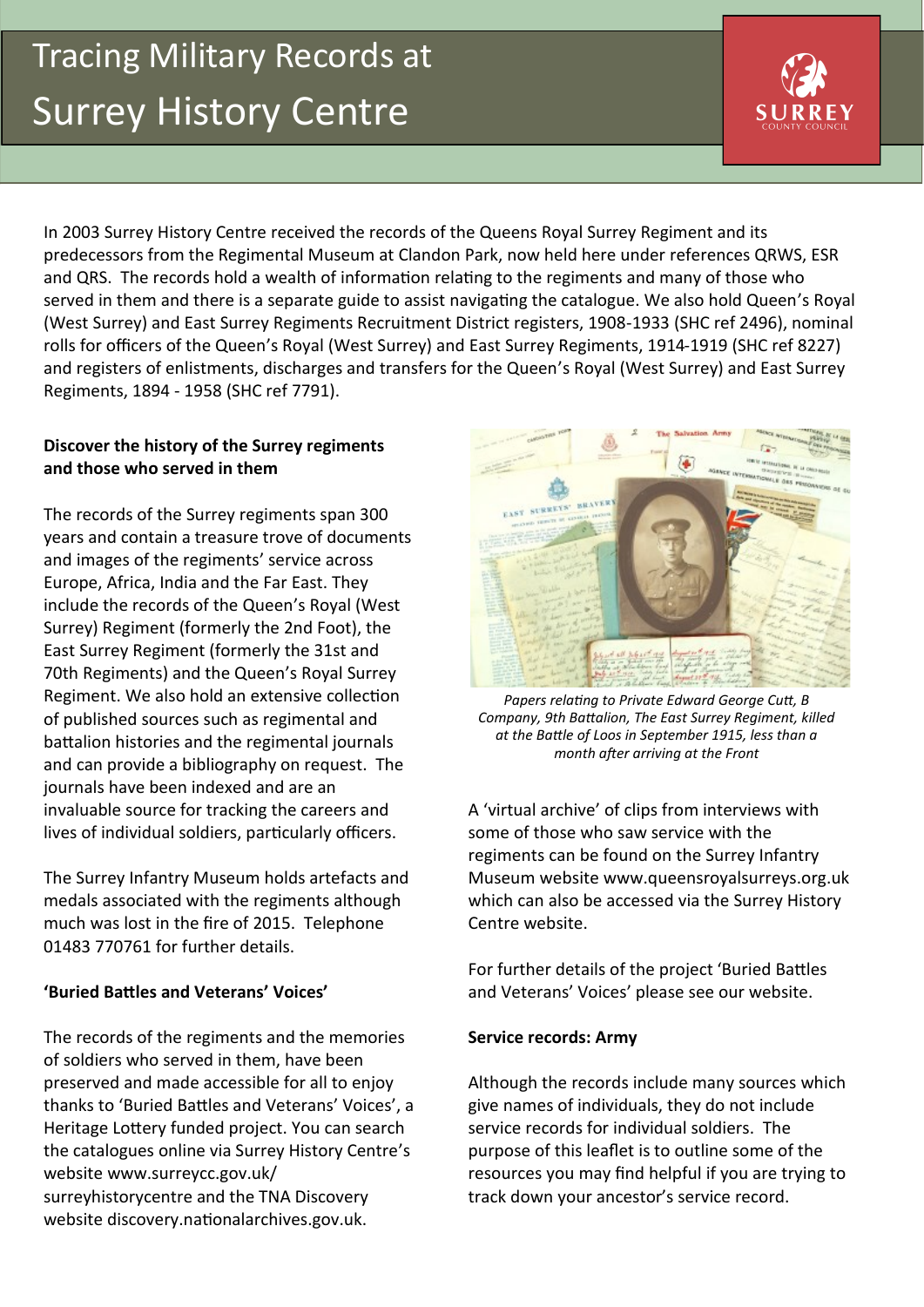

## **Tracing Military Records at** Surrey History Centre

The MOD's Veterans UK website gives up to date contact details for all service record enquiries (www.veterans-uk.info/). However the following guide gives details of what records are available and where they can be accessed.

There are three sources for these records, depending on when the individual served.

#### **For serving officers and soldiers and those whose regular or reserve service ended after 1997:**

Army Personnel Centre, MS Support Division Parliamentary & Disclosure Branch Disclosure 1, Mailpoint 520, Kentigern House 65 Brown Street, Glasgow, G2 8EX Tel: 0845 600 9663

**For officers and soldiers whose regular or reserve service ended between 1921 and 1997:**

Army Personnel Centre, MS Support Division Parliamentary & Disclosure Branch Historical Disclosures, Mailpoint 555, Kentigern House, 65 Brown Street, Glasgow G2 8EX Telephone: 0845 600 9663 Email: apc\_historical\_disclosures.com



*QRWS Pte Johnson at Anzio*

It is important to note that that the Ministry of Defence does not normally release information from a service record to persons other than the individual concerned or their next of kin. There is a search fee for third party genealogical enquiries which currently stands at £30.00.

There may be a long delay with your application.



*Troop movements between the lines, somewhere on the Western Front, 1916*

#### **Ex-soldiers wishing to access their personal records should write to:**

Army Personnel Centre Disclosure 2 Mail Point 515 Kentigern House 65 Brown Street Glasgow G2 8EX

#### **For officers and soldiers pre 1921**

As a result of bomb damage in 1940 only about 25% to 30% of soldiers' records from the period 1914-1920 have survived. The surviving records can be found at The National Archives in Kew, reference WO363 (The Burnt Documents) which are supplemented by WO364. These can now be consulted via the website www.ancestry.co.uk.

The main series of soldiers' discharge papers 1760 -1913 are in WO96 for the militia and volunteers and WO97 for the regular army. Officers' service records can be found in WO25 and WO76 with the bare bones being found in the Army Lists.

For the 1st World War, officers' papers are held in either WO339 or WO374, with an index held in WO338. For further information on military records held at the National Archives, go to their website at www.nationalarchives.gov.uk.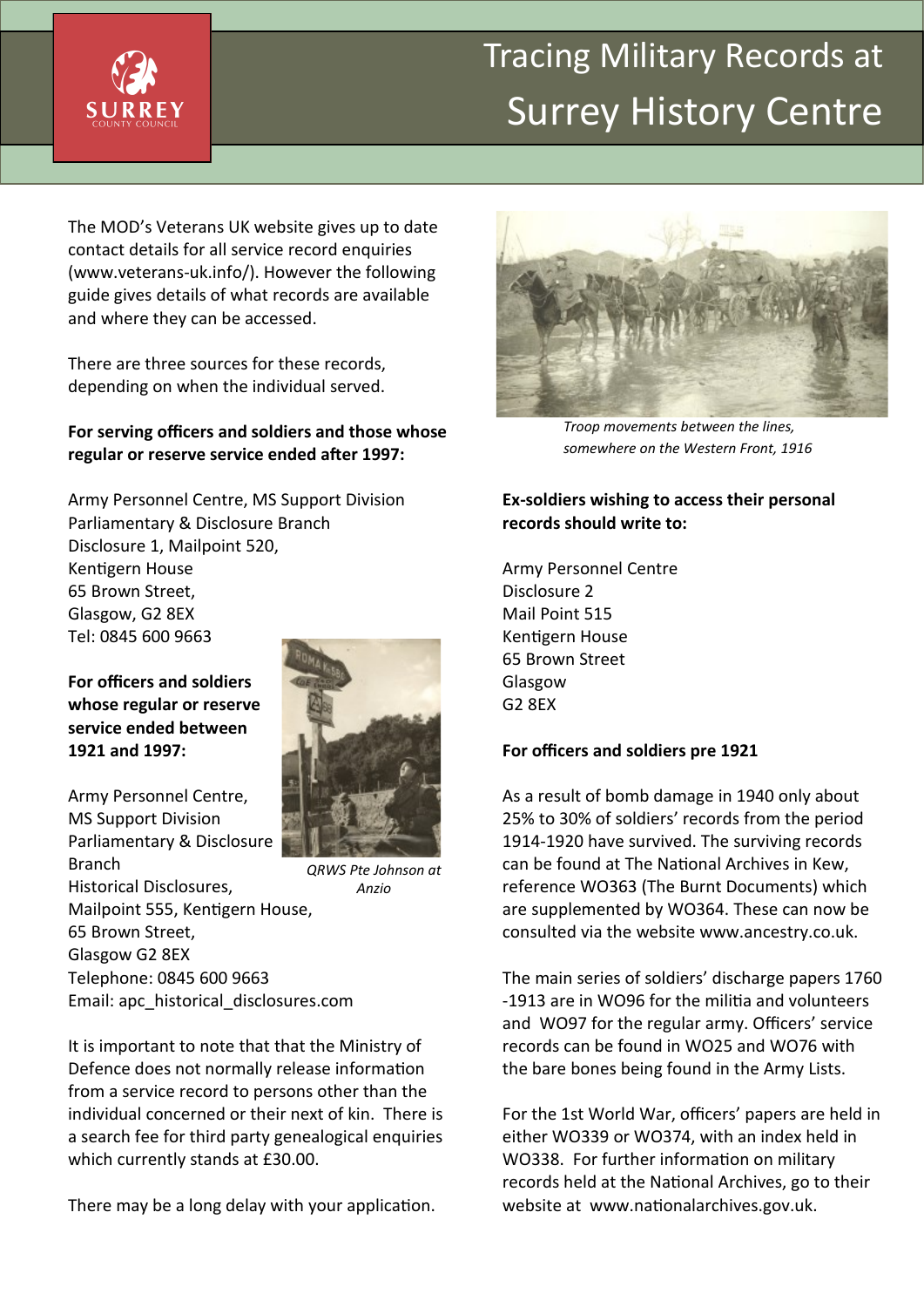## Tracing Military Records at **Surrey History Centre**



#### **Indian Army (until 1947)**

Asia, Pacific and Africa Collections British Library 96 Euston Road London NW1 2DB



*'Tiffin in the jungle, Christmas 1893'. 1st Battalion East Surrey Regiment, relaxing in India*

www.bl.uk/collections/orientaloffice.html

If you are trying to trace a former comrade, placing an advertisement in one of the following may be useful:

### *Soldier Magazine*

Parson's House Ordnance Road Aldershot Hampshire GU11 2DU

Tel: 01252 347351 Fax: 01252 347358

#### *The Legion*

Magazine of the Royal British Legion 48 Pall Mall London SW1Y 5JY Tel: 020 7973 7200 Fax: 020 7973 7399

Website: www.britishlegion.org.uk

You could also try contacting the Regimental Association, or request the branch which deals with army service records to forward a letter to the last known address.

#### **Service Records: Royal Navy**

Prior to 1972 all Royal Navy (RN) personnel were given their service record when they were discharged. For pension purposes the RN retained pay details. Therefore the only information held on RN personnel who served prior to 1972 are their service details (number, rank, name etc) and a list of dates and ships/shore bases.

### **Commissioned officers and non-commissioned ranks who entered or enlisted into the service during or before 1924.**

Commissioned officers and noncommissioned ranks service records from the introduction of Continuous Service (CS) in 1853 until 1872 are in ADM139 and continued from 1873 to 1923 in ADM188. These records are held by the National Archives as Kew.



*Barbara Craster (WRNS)*

**Commissioned officers and non-commissioned ranks who enlisted as regular service entrants or national servicemen after 1924.**

For records contact:

Royal Navy & Royal Marines Royal Naval Disclosure Cell MP 1.3 Leach Building Whale Island Portsmouth PO2 8DY

Telephone: 02392 628667/70

Records of commissioned officers and noncommissioned ranks who entered the service before 1930, approximately, are held at The National Archives.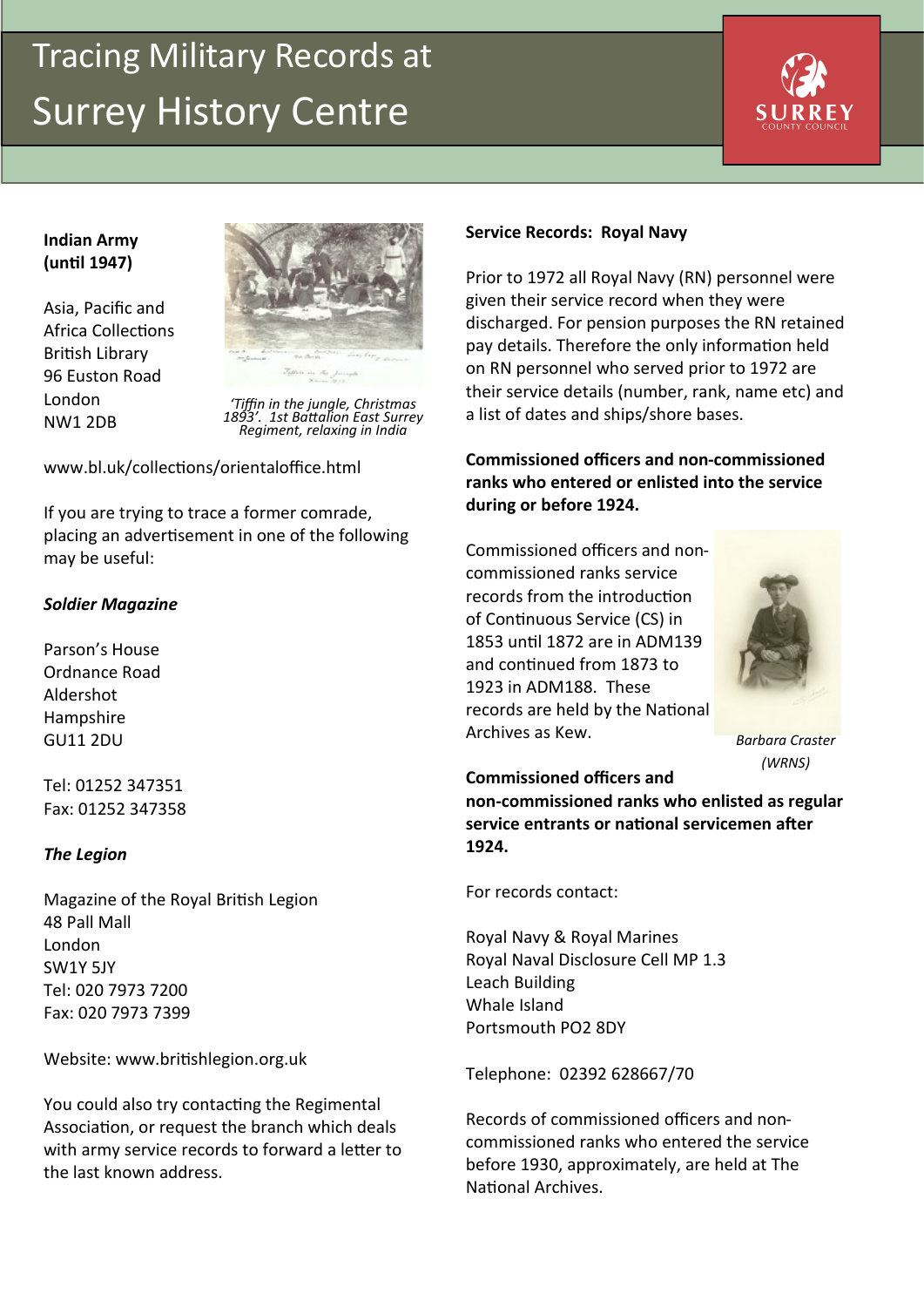

## Surrey History Centre

The records of commissioned officers and noncommissioned ranks who entered the service during or after 1930, approximately, are held by the MOD.

#### **Service Records: Royal Marines**

Royal Marine enquiries should be sent to the same address as for the Royal Navy. This also applies to commissioned officers who are currently serving, or are retired, and service records from 1939 onwards.

The MOD will normally only release the information given in service records of the Royal Navy and the Marines to the subjects of those records, or to their next of kin; and it may charge a search fee, which cannot be refunded.

#### **Service Records: Royal Air Force**

Royal Air Force personnel records are held at RAF Cranwell. If service number and details are known, please quote it in correspondence.

Cranwell will only divulge information to the person to whom it refers or, if he or she has died, to his or her immediate next of kin. Anyone else must obtain written permission from the person about whom they are enquiring, or from his or her next of kin, before any information will be given to them. There is a charge made for any information they provide. The only people exempt from charges are the person to whom the records refer or their widow or widower.

You should write to:

RAF Disclosures Room 221b Trenchard Hall RAF Cranwell Sleaford Lincs NG34 8HB

#### **Precursors of the RAF**



*Handley Page arriving at Lahore*

Records for the precursors of the RAF (the Royal Flying Corps (RFC) and the Royal Naval Air Service (RNAS)) are held at The National Archives, as are RAF records for service during the First World War. These cover service records of RAF officers that served prior to 1922 (AIR76) and airmen that served prior to 1924 (AIR79).

Records of RFC officers, 1914-March 1918, were forwarded to the RAF and are in AIR76. If the airman died or was discharged from the RFC before April 1918, look in WO363 or WO364 (see Army Records section). Records of the first 329,000 men who served in the RFC before 1 April 1918, and in the RAF (formerly RFC and RNAS) from 1 April 1918 are in AIR79. Records of those men within the service number range 1- 329000 who went on to see service in the Second World War and records of men whose service number was 329001 or higher, are still maintained by the RAF.

Records of RNAS officers, 1914-March 1918, are in ADM273; after March 1918, look in AIR76. For airmen who served in the RNAS before April 1918, their records of service up to 31 March 1918 will be found in ADM188. If they served after April 1918, their records were kept from then on by the RAF.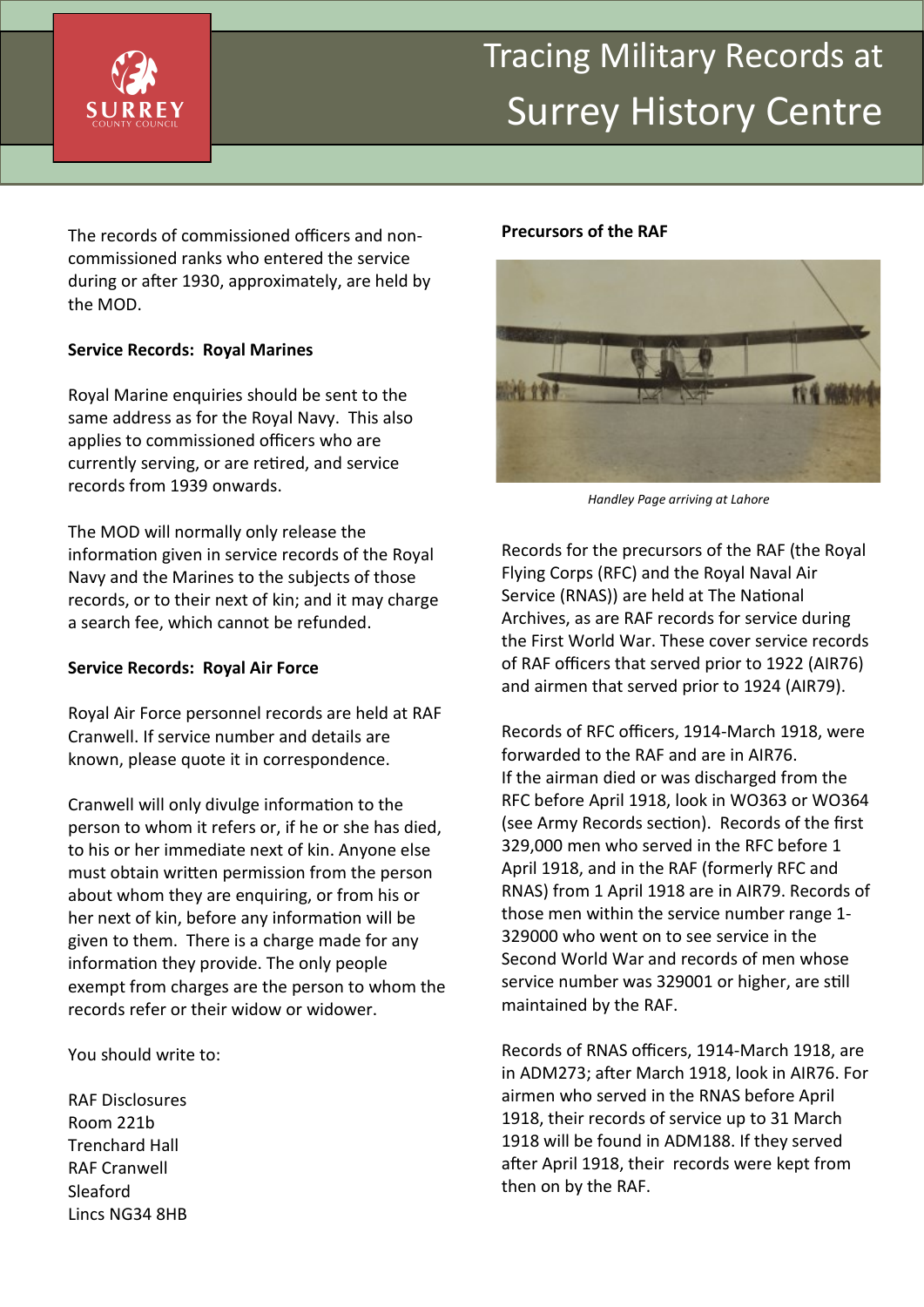## Tracing Military Records at **Surrey History Centre**



Information about casualties is deemed to be personal and only enquiries in writing from or on behalf of next of kin can normally be considered. Casualty enquiries are dealt with by:

Service Personnel & Veterans Agency (SPVA) Joint Casualty & Compassionate Centre Building 182 RAF Innsworth Gloucester GL3 1HW

and:

Air Historical Branch (RAF) Building 266 RAF Bentley Priory Stanmore Middlesex HA7 3HH

Air Historical Branch (RAF) also maintain historical records relating to individual aircraft.

#### **Medals and Decorations**

Post 1920 medals are administered by the Ministry of Defence (MOD) Medal Office.

Service Personnel & Veterans Agency (SPVA) Joint Administration Centre MOD Medal Office, Building 250 Innsworth Station Gloucester GL3 1HW Tel: 0141 224 3600



*VC Medal*

This office is also the authority for all questions concerning the entitlement to current campaign medals.

The Office provides two main services:

- 1) The issue of medals post WW1 to those entitled persons who have never received them.
- 2) The replacement of medals under certain conditions for entitled personnel.

In both instances, an initial letter should be sent to the Medal Office explaining the precise request and the circumstances behind it. As much of the following information as possible concerning the original recipient or entitled person should be included and where possible backed up with photocopies only of supporting documentation (entitlement to medals is only determined from original records held by the relevant Service): full name, date of birth; service number; date of joining first unit; and date of leaving/transfer/ demob.

Replacement of medals is only offered to the recipient or the immediate next of kin, and then only when clear and documented proof of loss is provided.

Where a question concerns an event over seventy years ago, the National Archives at Kew should be the first point of contact.

Enquiries about decorations for gallantry and distinguished service (except those relating to Northern Ireland) prior to 1980 should be addressed to The National Archives. Almost all gallantry awards are published in the official Government newspaper, the *London Gazette*, or, where appropriate, in its Colonial or Dominion equivalent. The National Archives has a full set of the *London Gazette (*ZJ1) but it is also available in some major reference libraries, and is online at http://www.gazette-online.co.uk .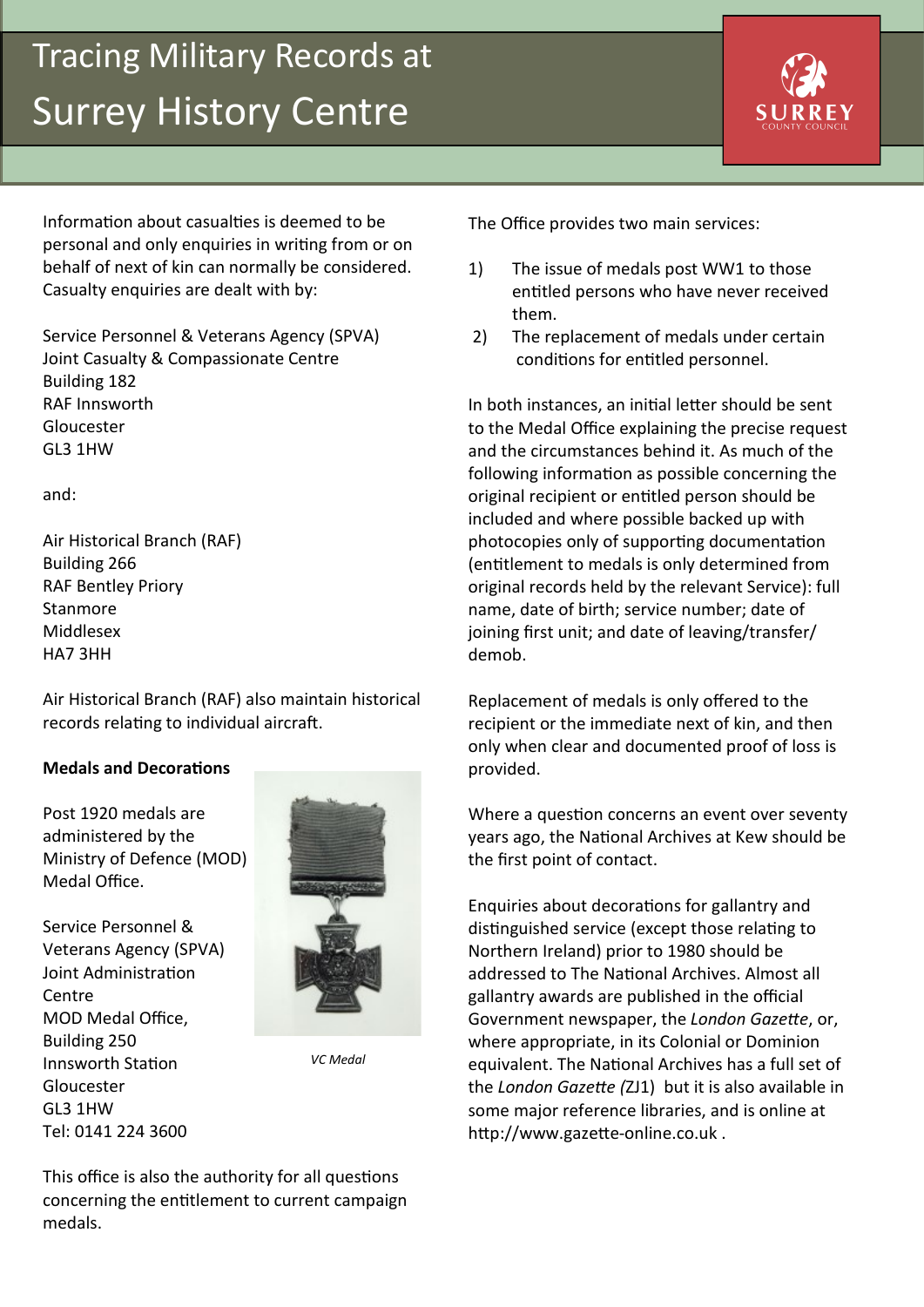

## Tracing Military Records at Surrey History Centre



*North West Frontier*

There was always a delay, often a considerable one, between the gallant deed, the actual award of a medal, and publication in the *Gazette*. Therefore it is a good idea to consult The *Gazette*  indexes in order to establish an exact date.

As well as the public announcement, there may survive a citation (a brief official statement of why the medal was awarded), or a recommendation (usually a fuller statement, by the commanding officer, from which the citation was written). However, sometimes actual citations are published in the *London Gazette*, not always at the same date as the announcement.

Citations for the Victoria Cross (for all services) were usually published in full.

Citations and recommendations may survive in the records of each service, although this is not always the case.

For records of decorations and citations to RAF personnel, contact :

MOD Medal Office Building 250 AFPAA RAF Innsworth Gloucestershire GL3 1EZ

Surrey History Centre holds a large number of records relating to the county's involvement in conflicts and other military activities, including the English Civil War, Crimean War, later nineteenth century defence measures, the Boer War and the First World War.



*Officer in the 17th Century*

A vast amount of material is also held relating to both civilian and military

activities in Surrey during the Second World War, including the Civil Defence services and Home Guard.

You may search our catalogues for military references online using the Collections Catalogue (www.surreyarchives.org.uk) and the Exploring Surrey's Past website

(www.exploringsurreyspast.org.uk) to search for records. If you cannot find what you are looking for, you are welcome to contact us and we will advise which sources we hold relating to your particular research interest.

It is worth noting that early records relating to



military activity in the county may be contained within less obvious sources in the archives.

For example, records relating to the raising of the local militia in the seventeenth and eighteenth centuries survive in the Loseley manuscripts (Refs: LM/ and 6729/-) as well as in some Surrey parish records.

*Grenadier 1751*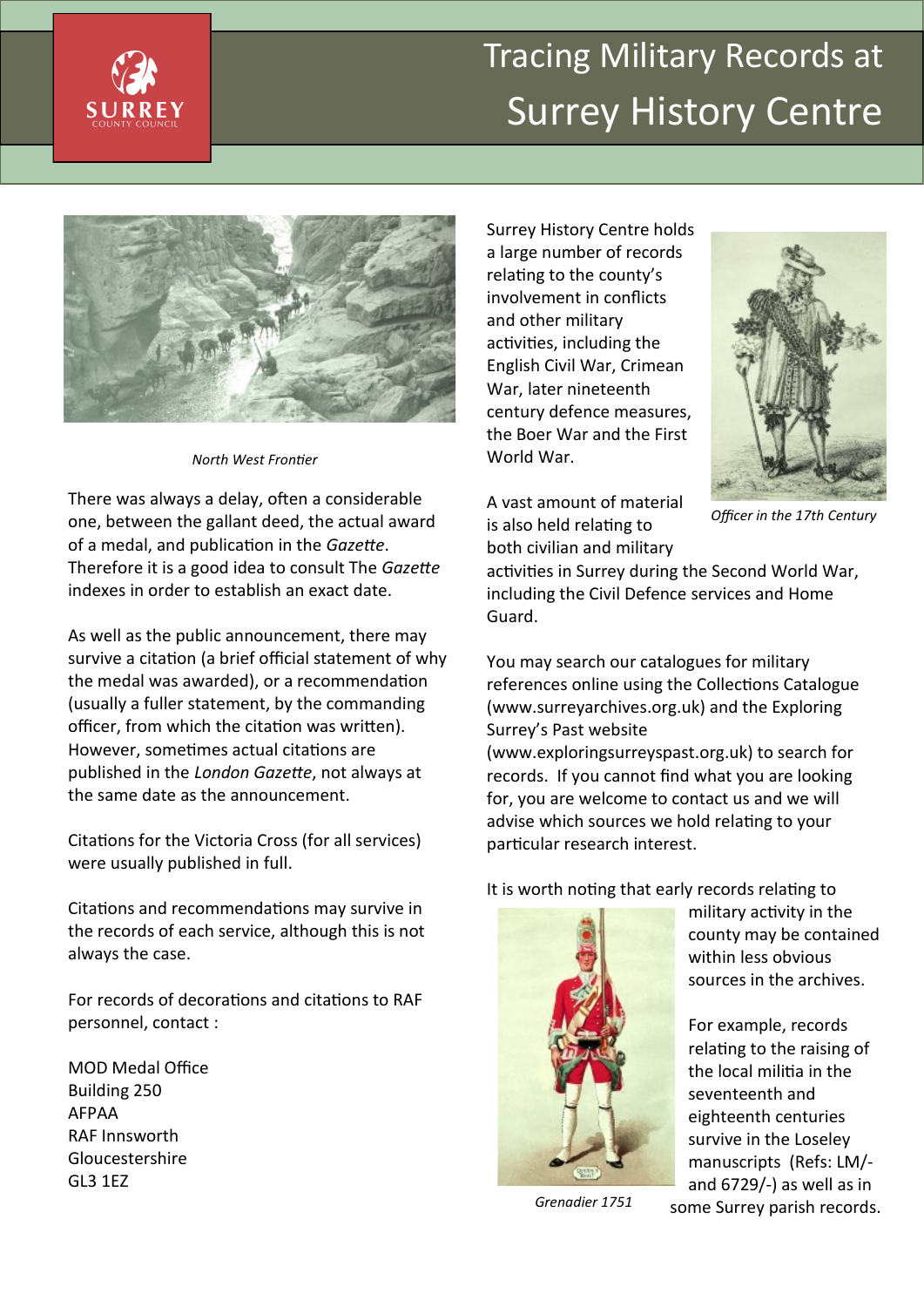## Tracing Military Records at **Surrey History Centre**



### **Film**

A small collection of archive film footage of Surrey during the First and Second World Wars and the Surrey regiments is available for viewing in our public searchroom; a full list can be found on our website.



You can access the Library Editions of Ancestry.com and Find My Past free of charge in Surrey Libraries and at Surrey History Centre. These sites include many military sources, such as The National Archives' indexes of the British Army World War I service records, medal rolls and pensions, silver war badge records, naval and Flying Corps records and much more.

Books, periodicals and published works relating to military history in Surrey can be located online using the Surrey Libraries Virtual Library Catalogue, www.surreylibraries.org/

The Battalion War Diaries for the Queen's Royal West Surrey and East Surrey Regiments, 1914 - 1918, have been digitised and are now available online via the website of the Surrey Infantry Museum, www.queensroyalsurreys.org.uk

You can also explore and search many of the collections held at Surrey History Centre through the Exploring Surrey's Past website (https:// www.exploringsurreyspast.org.uk/). This facility can also be used to discover more about the military history and archaeology of the county through the Historic Environment Record (HER) and records from a number of partner museums and local history organisations.

#### **The Commonwealth War Graves Commission**



*QRWS/2/14/5/63 Malaya*

The Commonwealth War Graves Commission (www.cwgc.org) provides an online search facility for the Debt of Honour Register. This database lists the 1.7 million men and women of the Commonwealth forces who died during the two world wars and the 23,000 cemeteries, memorials and other locations worldwide.

It also includes details of the 67,000 Commonwealth civilians who died as a result of enemy action in the Second World War.

#### **Surrey in the Great War: A County Remembers.**



This five year project, run by Surrey Heritage and supported by the Heritage Lottery Fund, aims to discover how the 1914-1918 conflict affected those left behind.